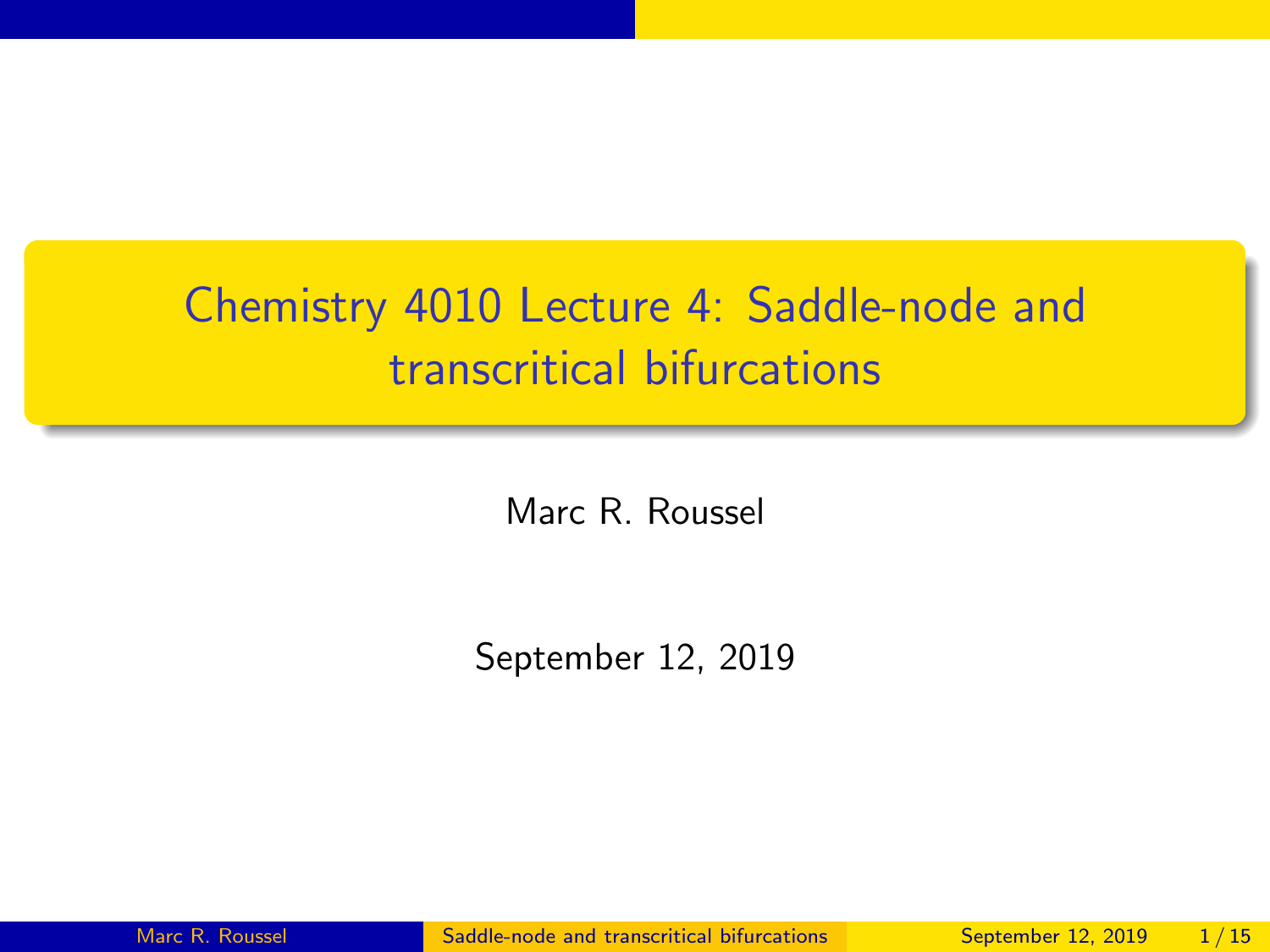#### <span id="page-1-0"></span>What is a bifurcation?

- **Interesting dynamical systems typically have at least one attractor,** i.e. some kind of structure in phase space that is reached from almost all points inside a basin of attraction.
- The only type of attractor we have considered so far are equilibrium points.
- A bifurcation is a change in the qualitative behavior of the system that can be observed by scanning the parameters.
- Changes in behavior can include
	- A change in the stability of an attractor
	- A change in the number of attractors
	- A change in the types of attractors
	- Often, several of the above at the same time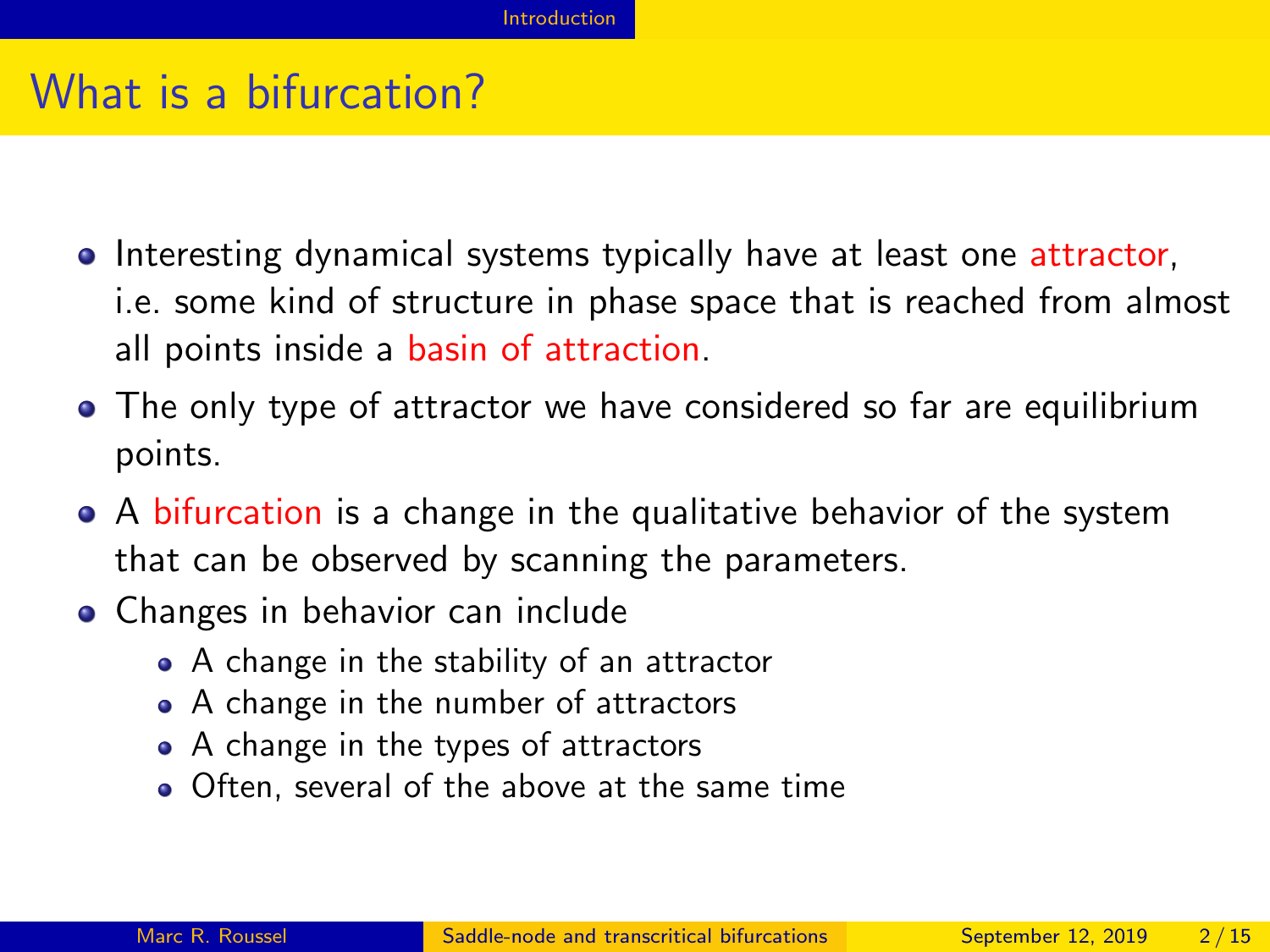#### Bifurcation diagrams

A bifurcation diagram shows how the attractors change as we change a parameter.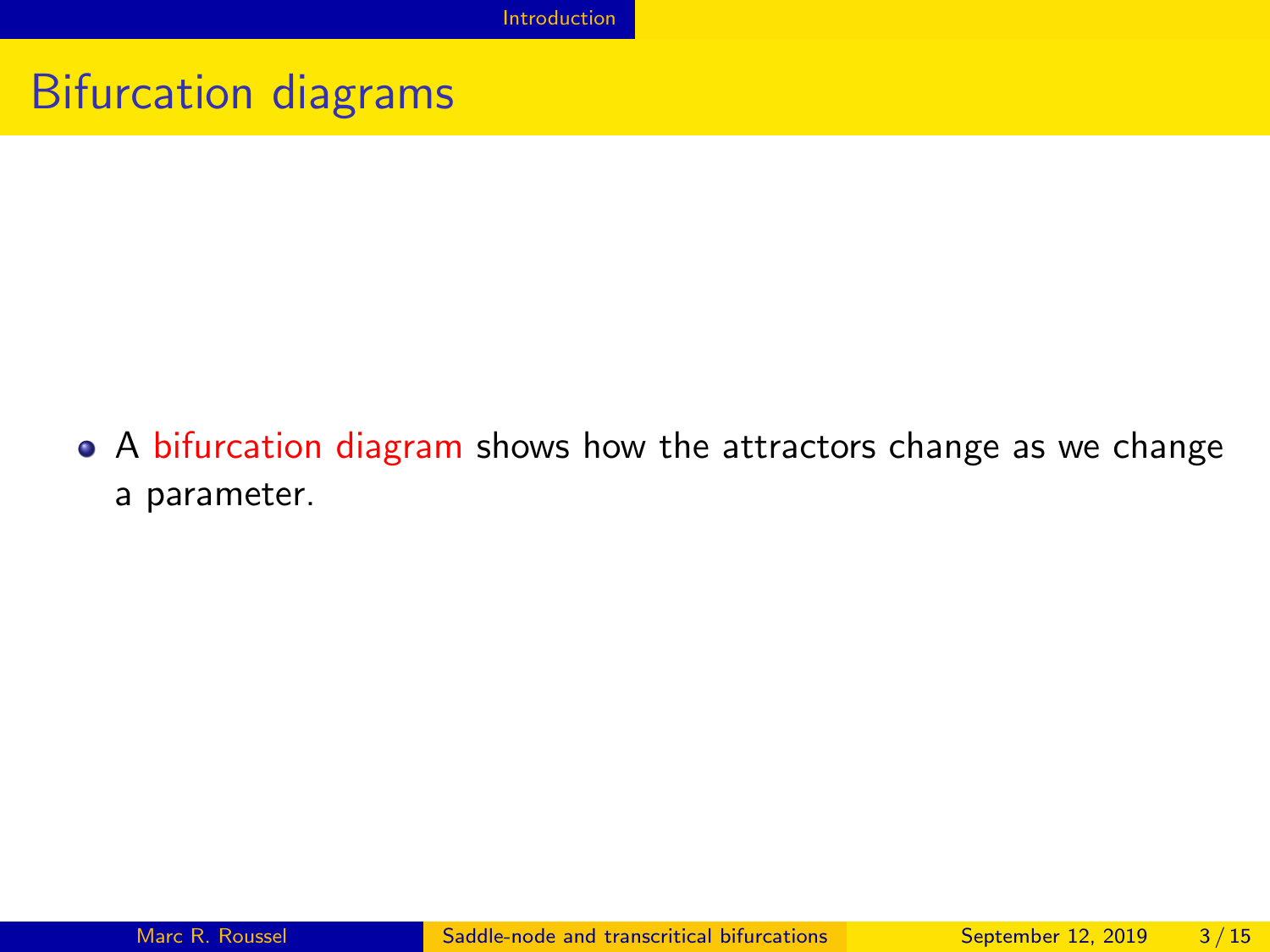## <span id="page-3-0"></span>Saddle-node bifurcation

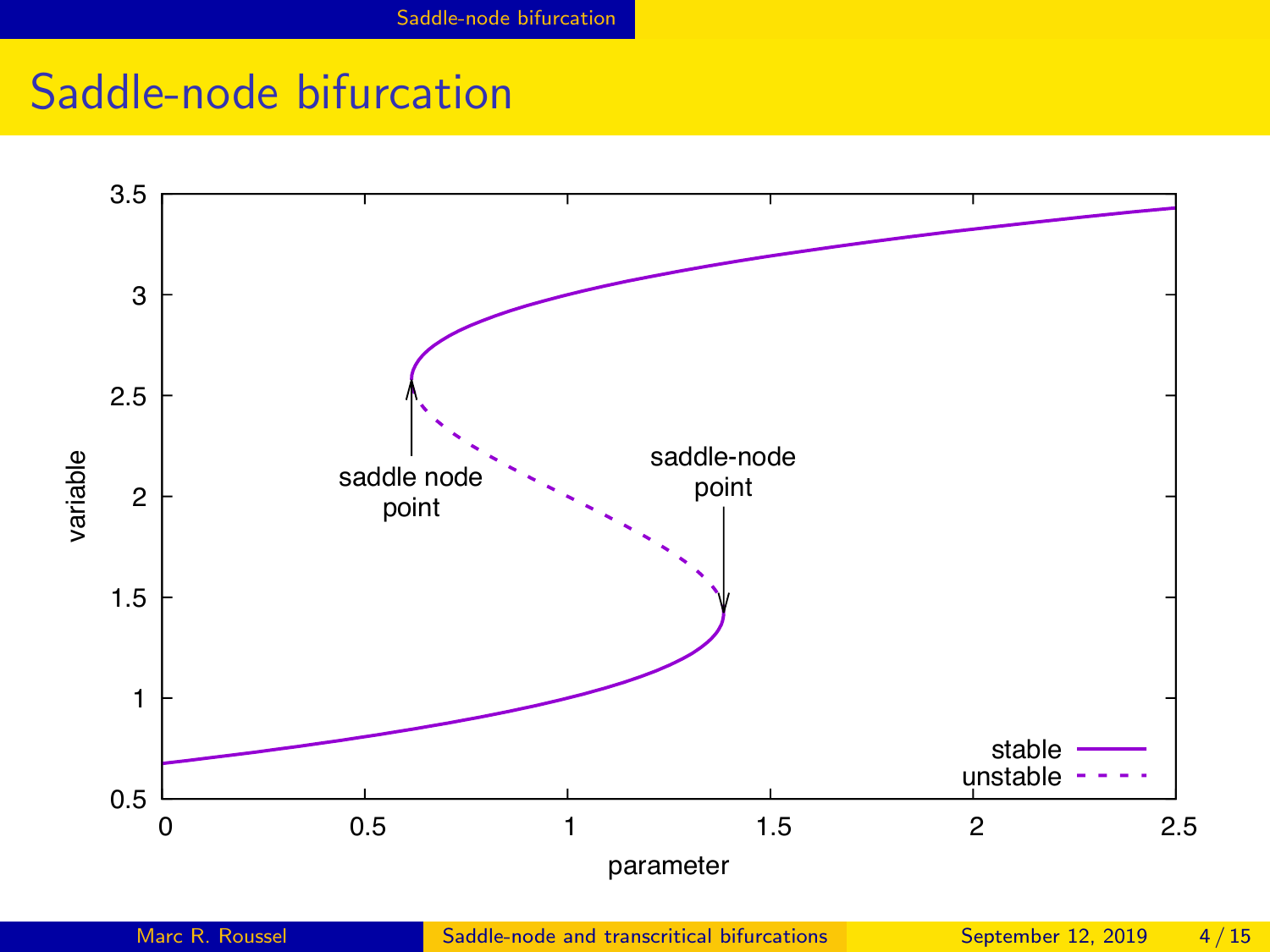### Saddle-node bifurcation

- The name of these bifurcations comes from their appearance in twoand higher-dimensional systems, but they are really a bifurcation in one-dimensional dynamics.
- "Snapshots" of the dynamics:

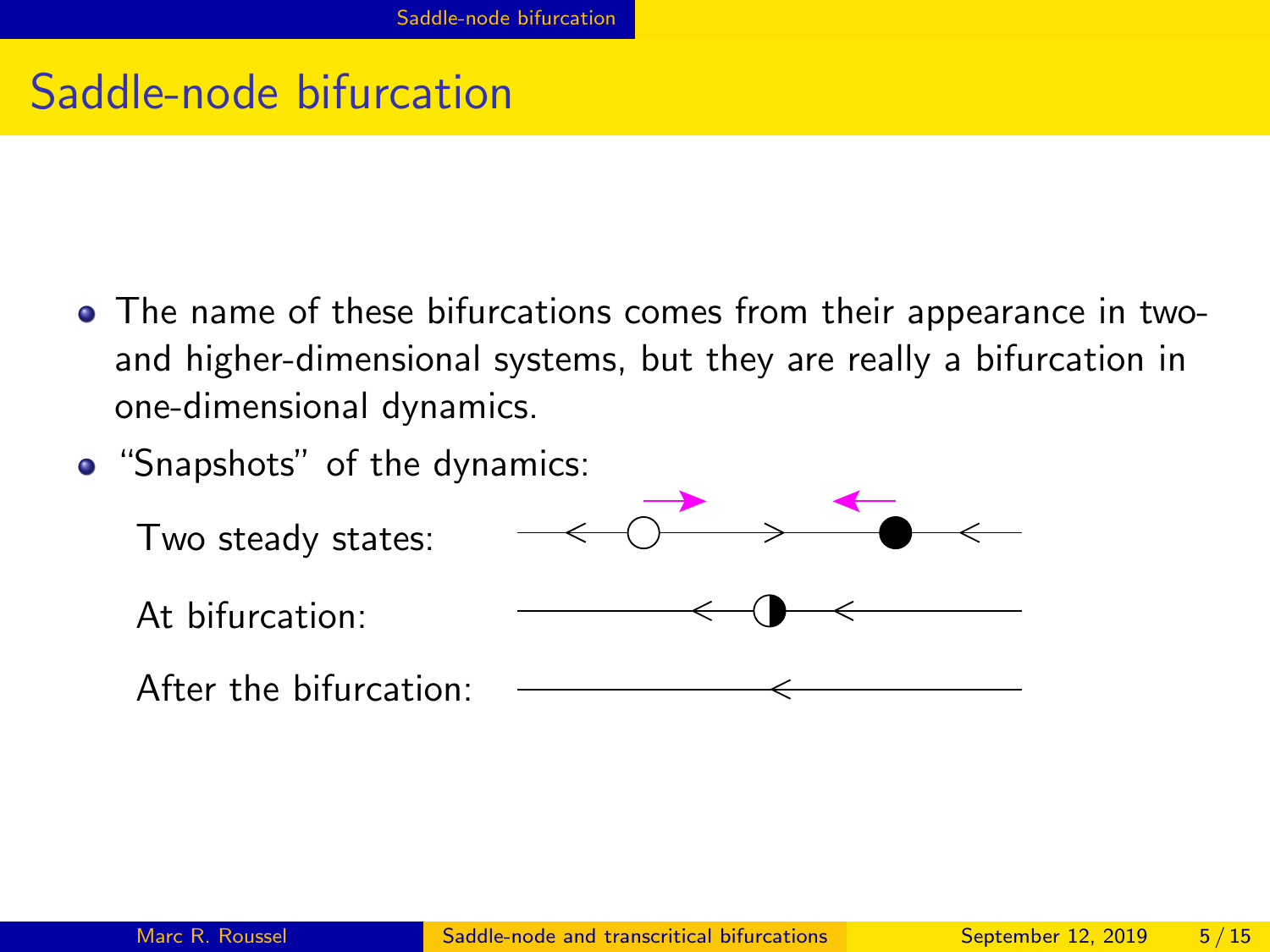# Hysteresis and catastrophes

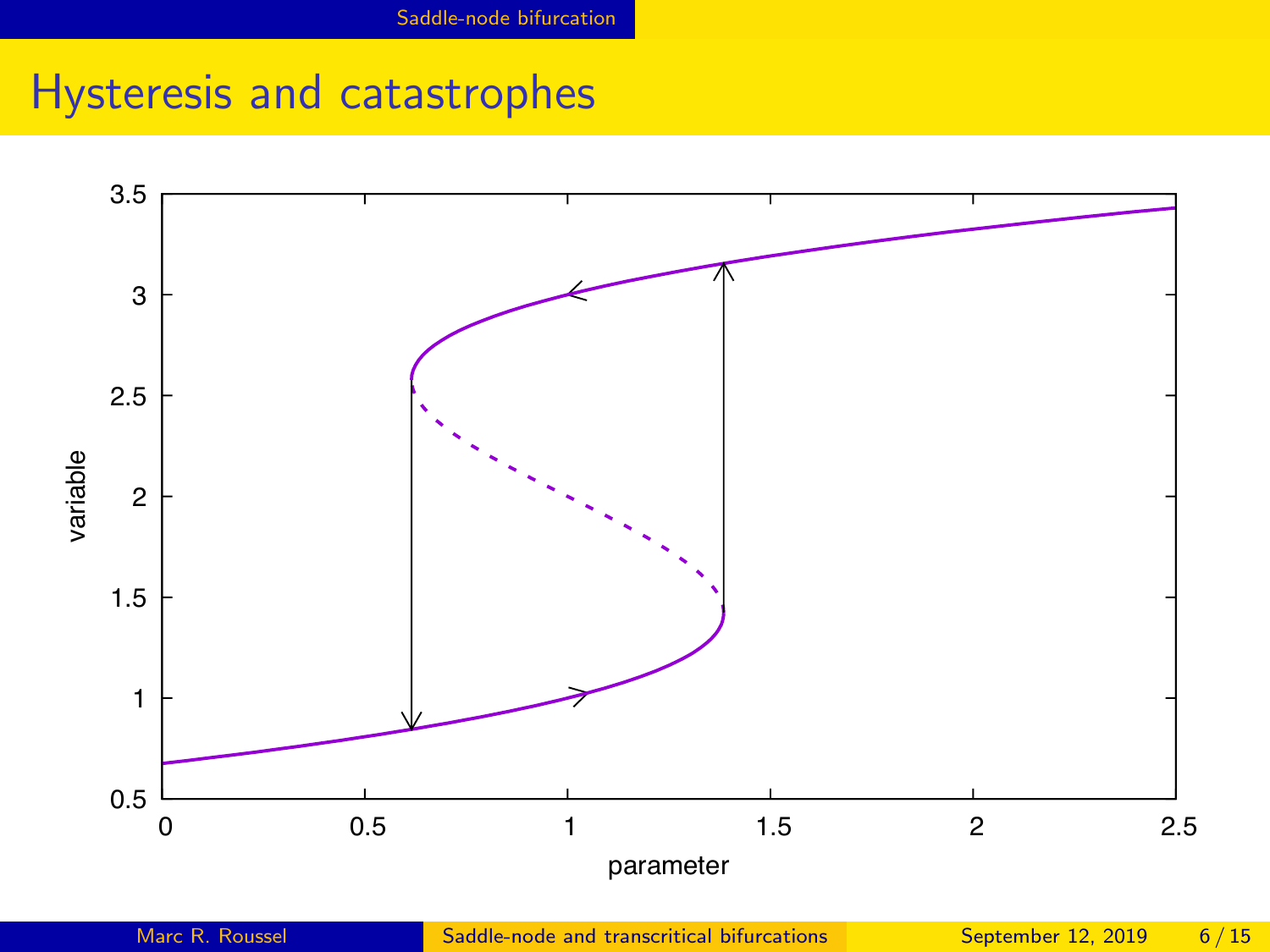#### <span id="page-6-0"></span>Transcritical bifurcation

There is one other possibility when a stable and an unstable equilibrium point collide, which is that they pass through each other, exchanging stability as this happens:

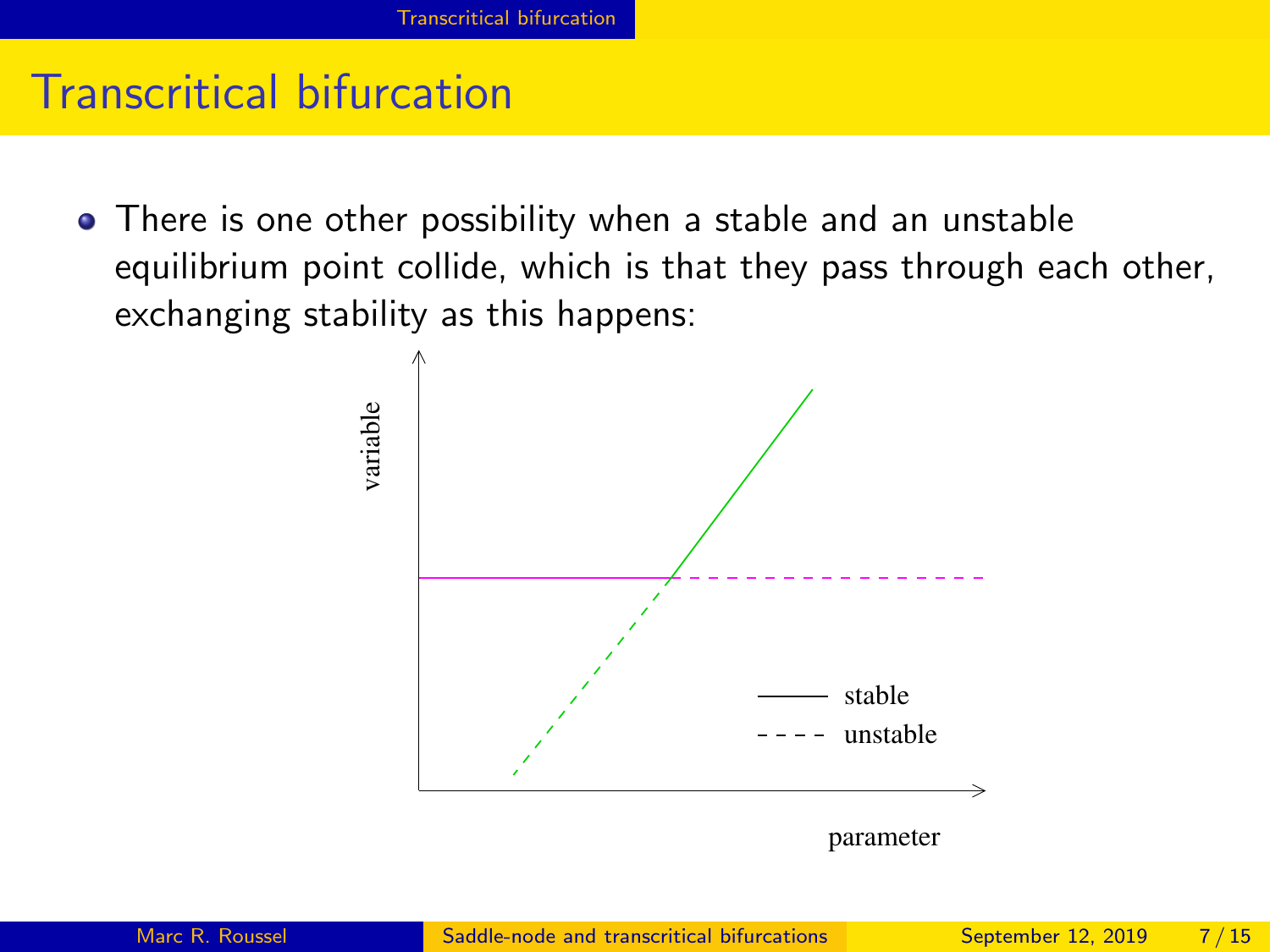## Transcritical bifurcation

"Snapshots" of the dynamics: Before the bifurcation: At bifurcation: After the bifurcation: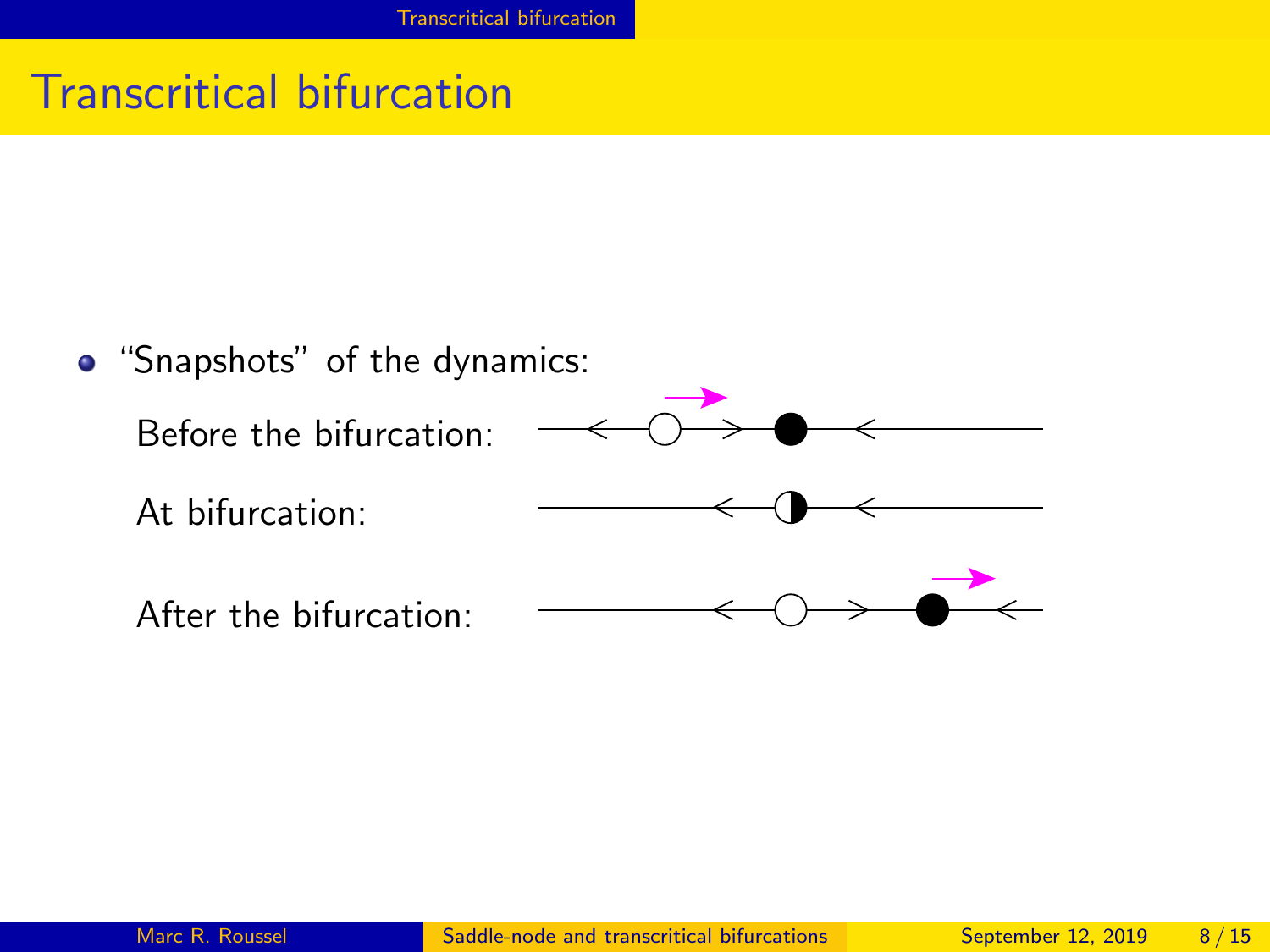#### <span id="page-8-0"></span>Example 1: a photoactivated enzyme-catalyzed reaction

**•** Experimental setup:



Hervagault et al., in Dynamics of Biochemical Systems (Ricard and Cornish-Bowden, Eds.), Plenum: New York, 1984, pp. 157–169.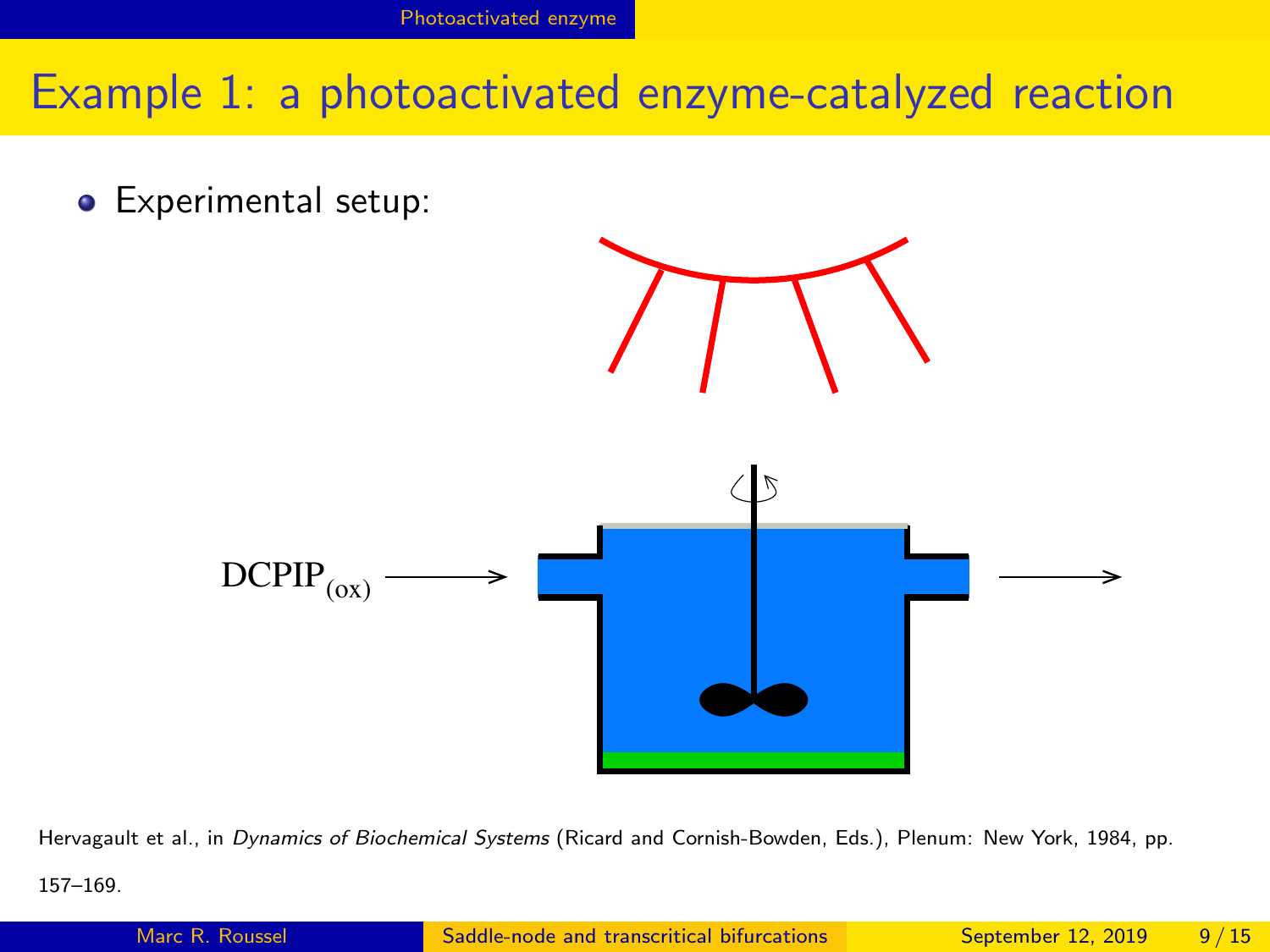#### Example 1 (continued) Stirred tank reactors

- The device is a continuous stirred tank reactor (CSTR), with fresh reactant solution pumped in at a rate f (perhaps measured in  $L/h$ ).
- If the concentration of DCPIP in the inflow is  $S_0$ , then the change in concentration of DCPIP due to the inflow is  $+fS_0/V$ .
- **•** Because of the vigorous stirring, the concentration of DCPIP in the tank is uniform, with value S. The change in concentration of DCPIP due to outflow is  $-fS/V$ .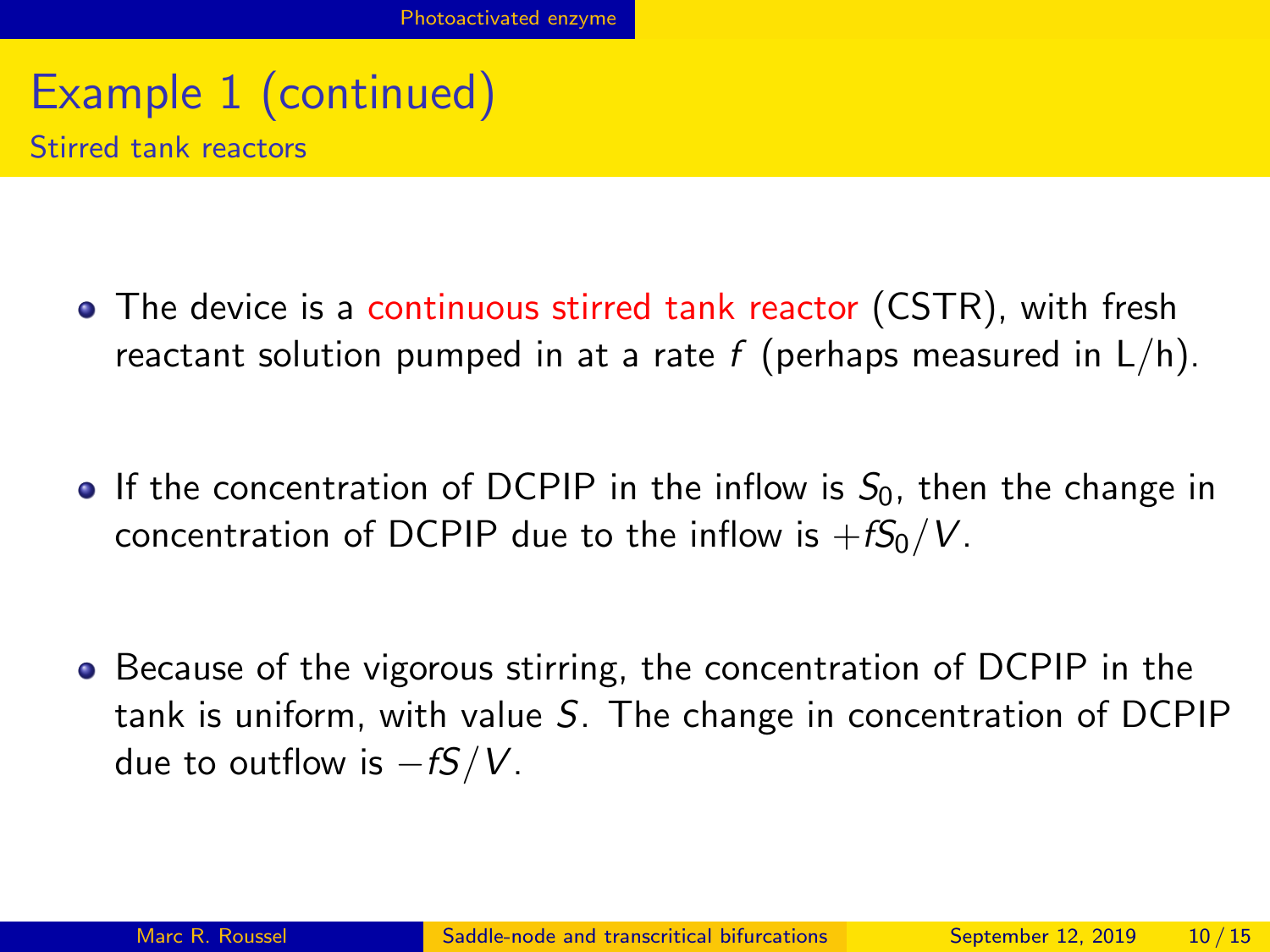## Example 1 (continued)

The thylakoid membrane preparation at the bottom of the reactor needs light to reduce DCPIP.

• The reaction rate is therefore proportional both to the rate of enzyme catalysis (treated in the Michaelis-Menten approximation) and to the intensity of the light that reaches the membrane  $(I)$ .

• DCPIP absorbs red light strongly, so I depends on S.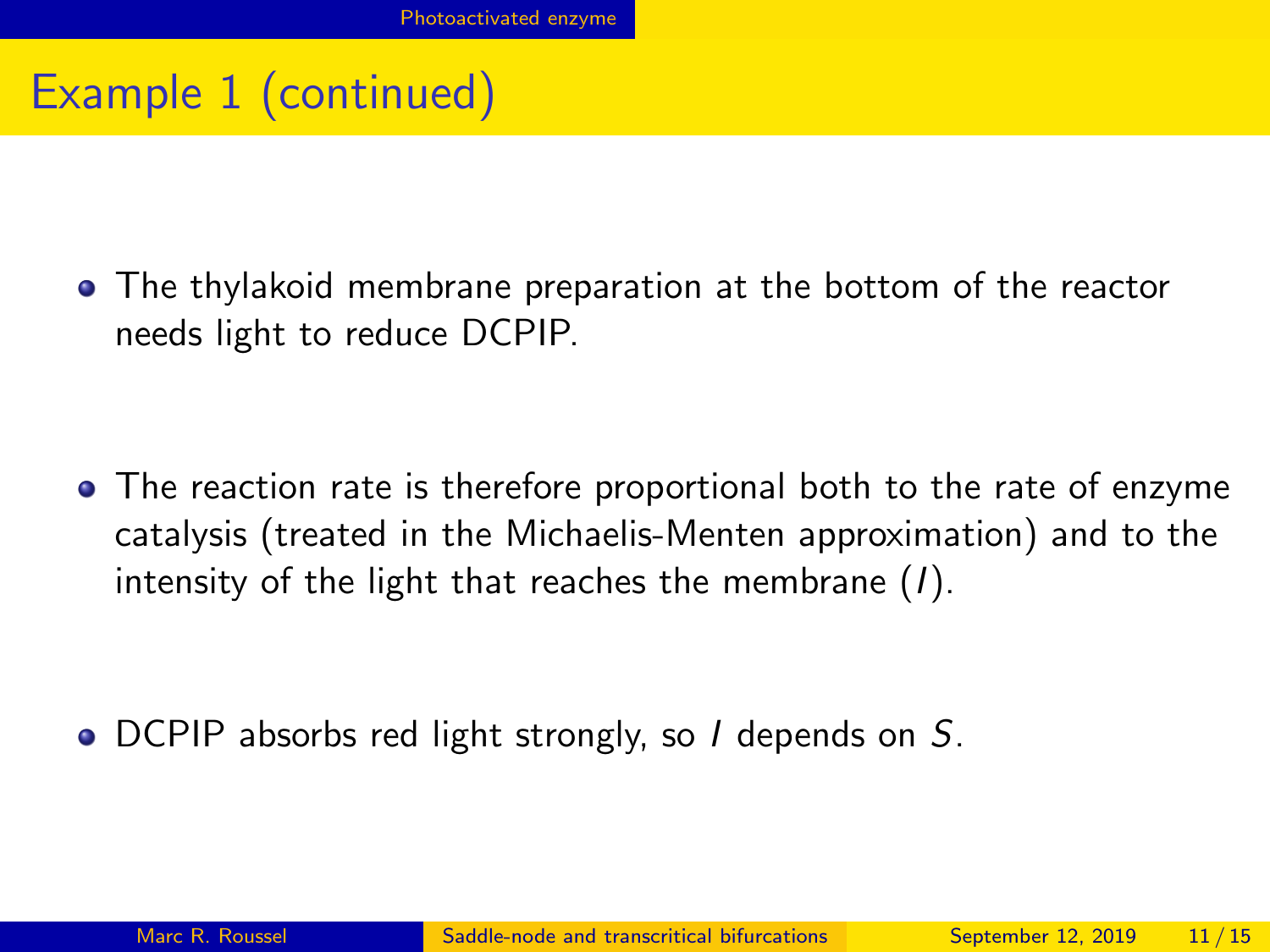## Example 1 (continued)

• Overall rate equation:

$$
\frac{dS}{dt} = \frac{f}{V}(S_0 - S) - I(S)\frac{v_{\text{max}}S}{S + K_M}
$$

• Now we just need to figure out  $I(S)$  using the Beer-Lambert law:

$$
A = \log_{10} \left( \frac{I_0}{I(S)} \right) = \varepsilon L S
$$
  
 
$$
\therefore I(S) = I_0 10^{-\varepsilon S L}
$$

• Dimensionless equation:

$$
\overline{\dot{s}} = s_0 - s - \lambda e^{-\kappa s} \frac{s}{s+1}
$$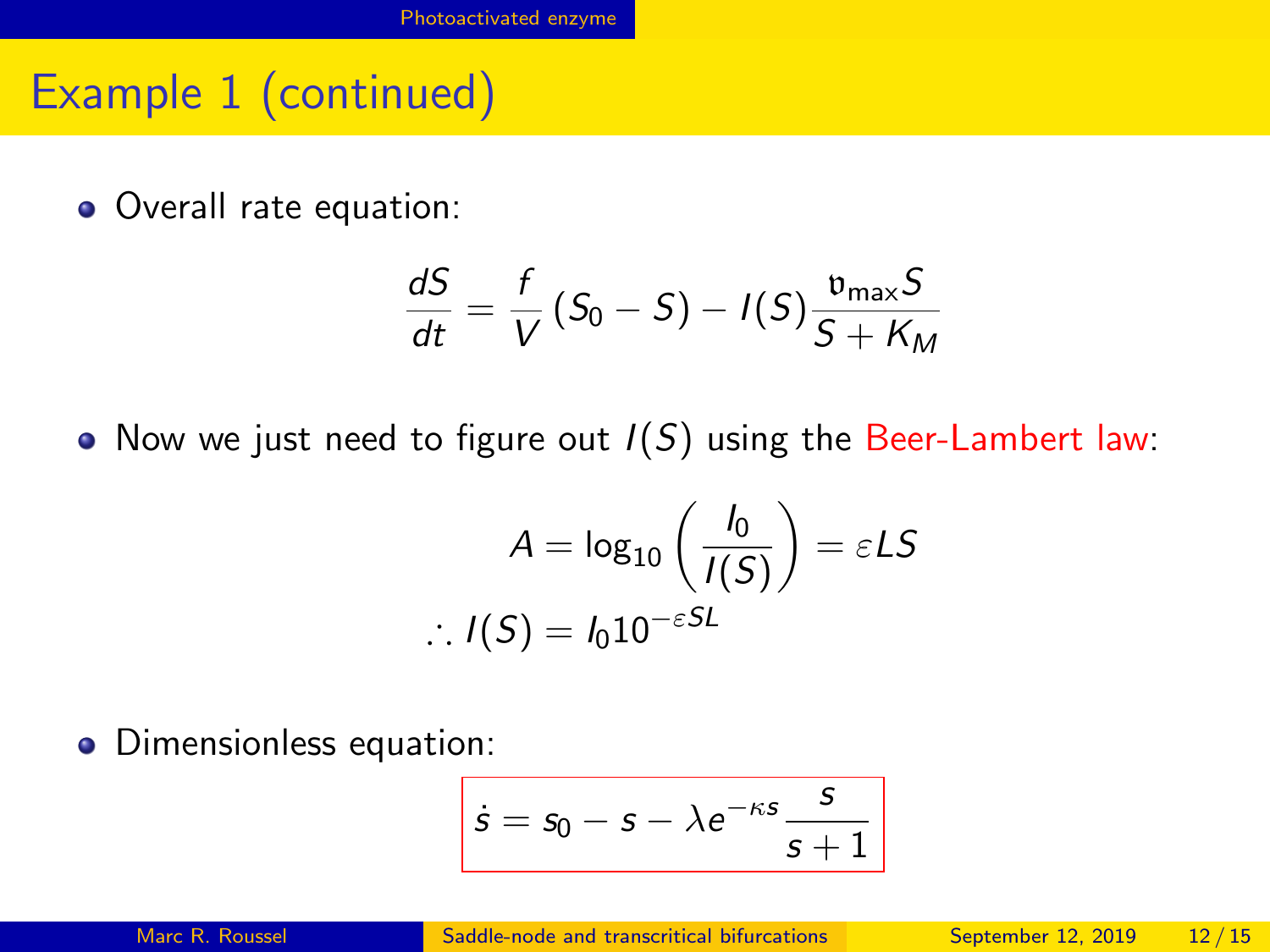## Example 1 (continued)

**•** Equilibrium points satisfy

$$
\frac{1}{\lambda}\left(\mathsf{s}_0-\mathsf{s}\right)=\mathsf{e}^{-\kappa \mathsf{s}}\frac{\mathsf{s}}{\mathsf{s}+1}
$$

- The left-hand size is a straight line with negative slope.
- Right-hand side:

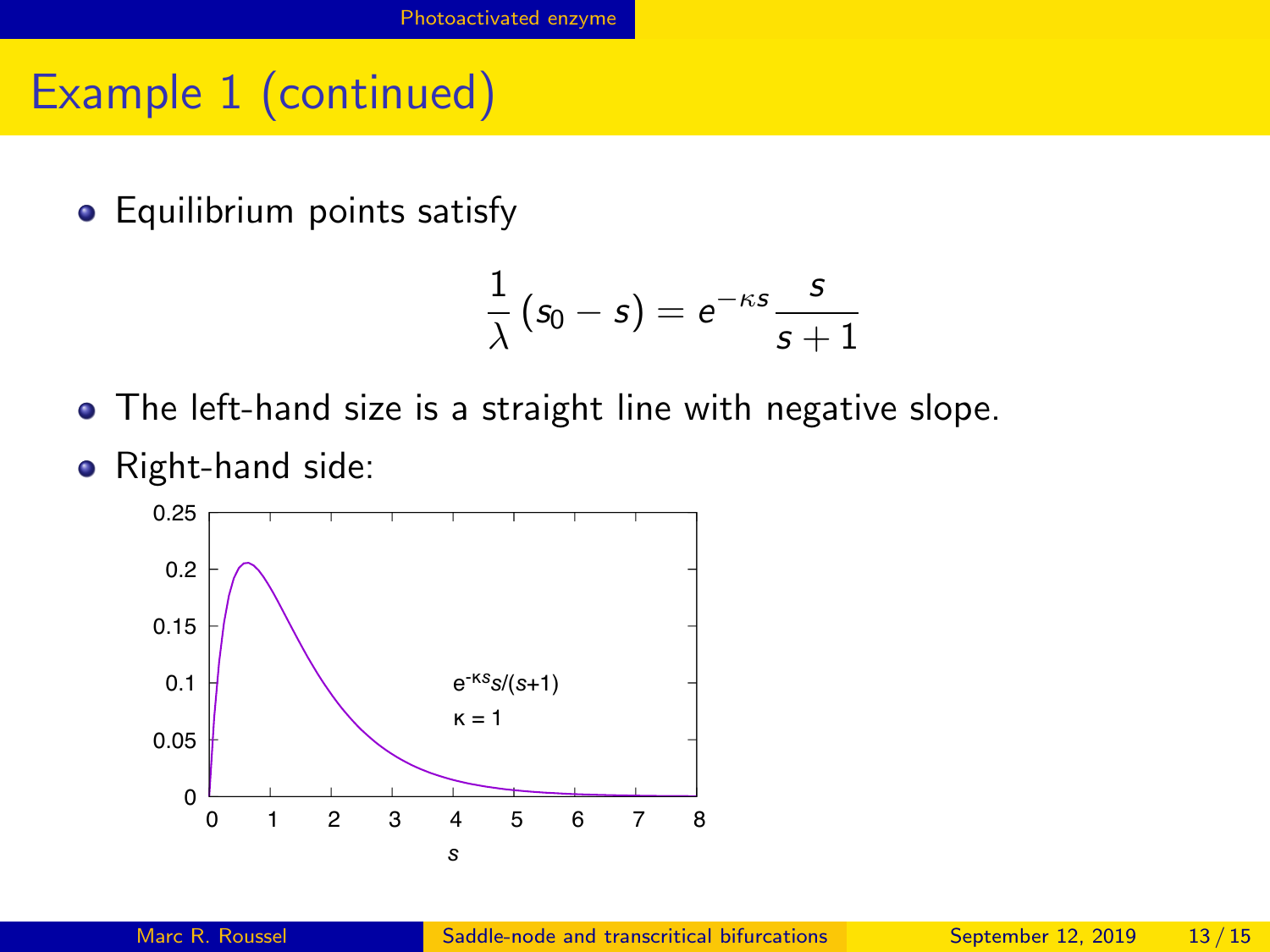## <span id="page-13-0"></span>Example 2: A model for a fatal infectious disease

- There is a fairly standard mass-action formulation for infectious diseases known as "SIR models", originally due to Kermack and McKendrick.
	- S: Susceptible
	- I: Infected
	- R: Recovered
- We're going to look at a very simple model without an R class, so an SI model.
- We're going to assume (for now) 100% mortality in the infected class.